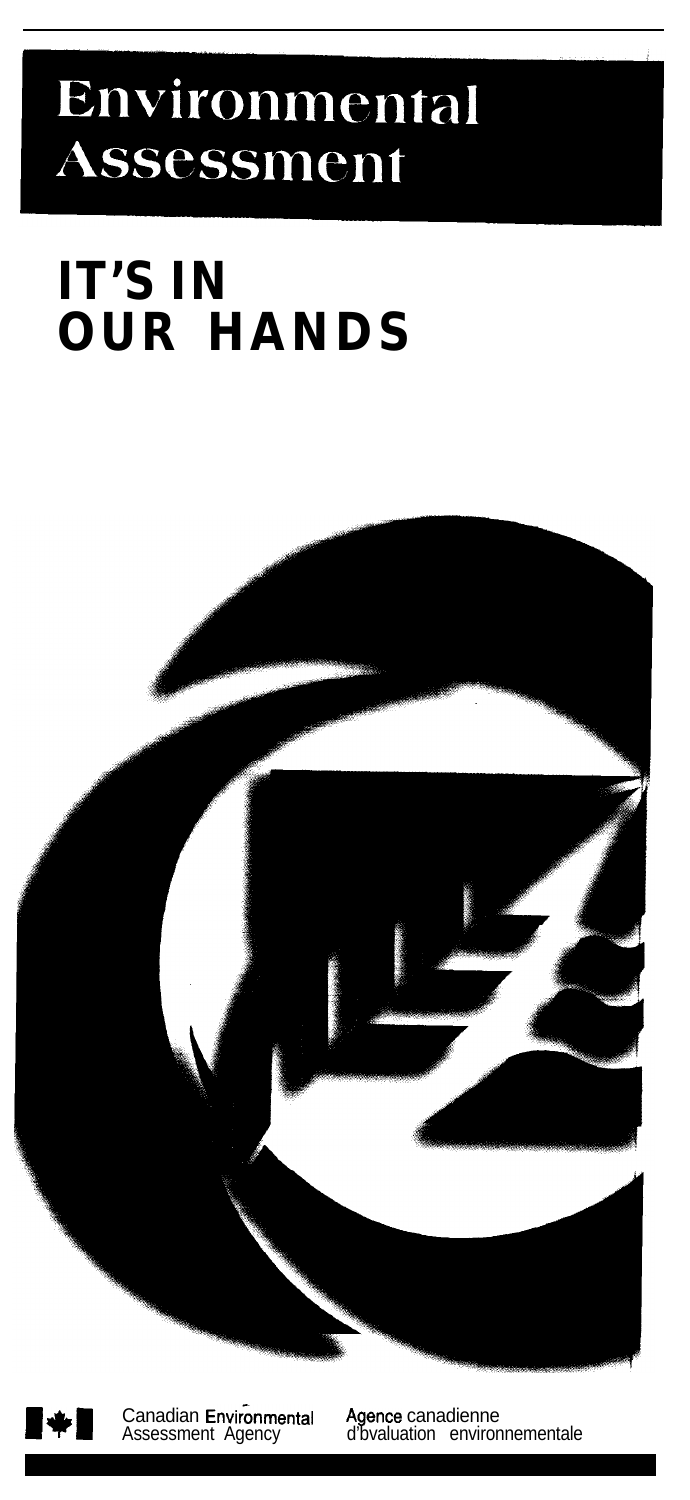anadians want a strong economy, jobs and a healthy environment. To achieve this, we need a powerful planning tool; something every citizen can use; something to help us achieve sustainable development something called environmental assessment. Public participation is a key element of environmental assessment and the sooner we get involved, the better. It's in our hands.

### **Better Decisions**

Environmental assessment is about making better decisions. It's about providing decision makers with the kind of information they need to ensure that projects are compatible with a healthy, sustainable environment for both present and future generations.

Environmental assessment is now part of public decision making at all levels of government in Canada and is used in over 60 countries and in many international organizations and funding agencies. Canada in the early 1970s was among the first countries to practice environmental assessment. Since then Canada has been recognized internationally as a leader in the field.

The Government of Canada made a strong commitment to environmental assessment as a means of achieving sustainable development. In January 1995 it implemented the *Canadian Environmental Assessment Act* and its regulations. The Act replaced the 1984 *Environmental Assessment and Review Process Guidelines Order.*

Briefly, the Act requires that an environmental assessment be conducted before a federal authority:

- carries out the project;
- provides financial assistance to enable the project to be carried out;
- sells, leases or otherwise transfers control or administration of land to enable the project to be carried out; or
- issues a licence, permit or other authorization included in the *Law List RegUatibns* to enable the project to be carried out.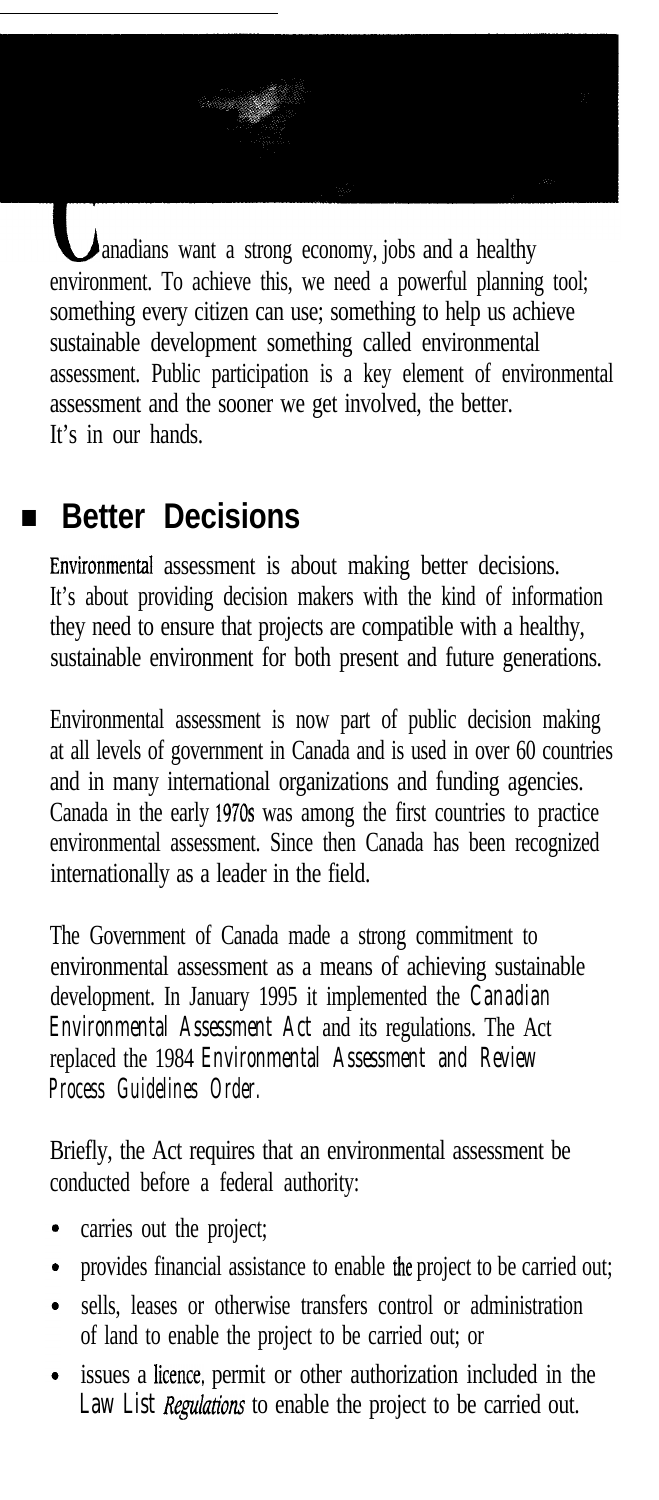#### ■ The Canadian Environmental Assessment Agency

The Act establishes the Canadian Environmental Assessment Agency as a central, independent body of government to administer the new federal environmental assessment process. The Agency reports directly to the Minister of the Environment. It replaces the Federal Environmental Assessment Review Office. Its mission:

> To provide effective means of integrating environmental factors into federal planning and decision-making in a manner that takes into account public values and the goal of sustainable development.

The Agency assists federal departments and agencies to implement the Act and provides administrative support to environmental assessment mediators and panels.

### Degree of Assessment

The Act establishes four types of assessment to provide flexibility in assessing different types of projects. The types of assessment are:

- screening
- comprehensive study
- **.** review by a mediator
- review by a panel

More than 99 per cent of federal environmental assessments are conducted by federal authorities through screenings and comprehensive studies. Projects subject to comprehensive study where a federal decision is needed are set out in the Comprehensive *Study List Regulations.* These projects were selected because their scale and complexity, as well as their potential to cause adverse environmental effects, require more in-depth study. Similarly, the *Exclusion List Regulations* set out projects which do not require environmental assessment pursuant to the Act because their environmental effects are judged to be insignificant. Under certain circumstances, screenings and comprehensive studies can be referred for further assessment. The small number of projects requiring further assessment are conducted by a mediator or a panel appointed by the Minister of the Environment, Panels usually comprise three persons.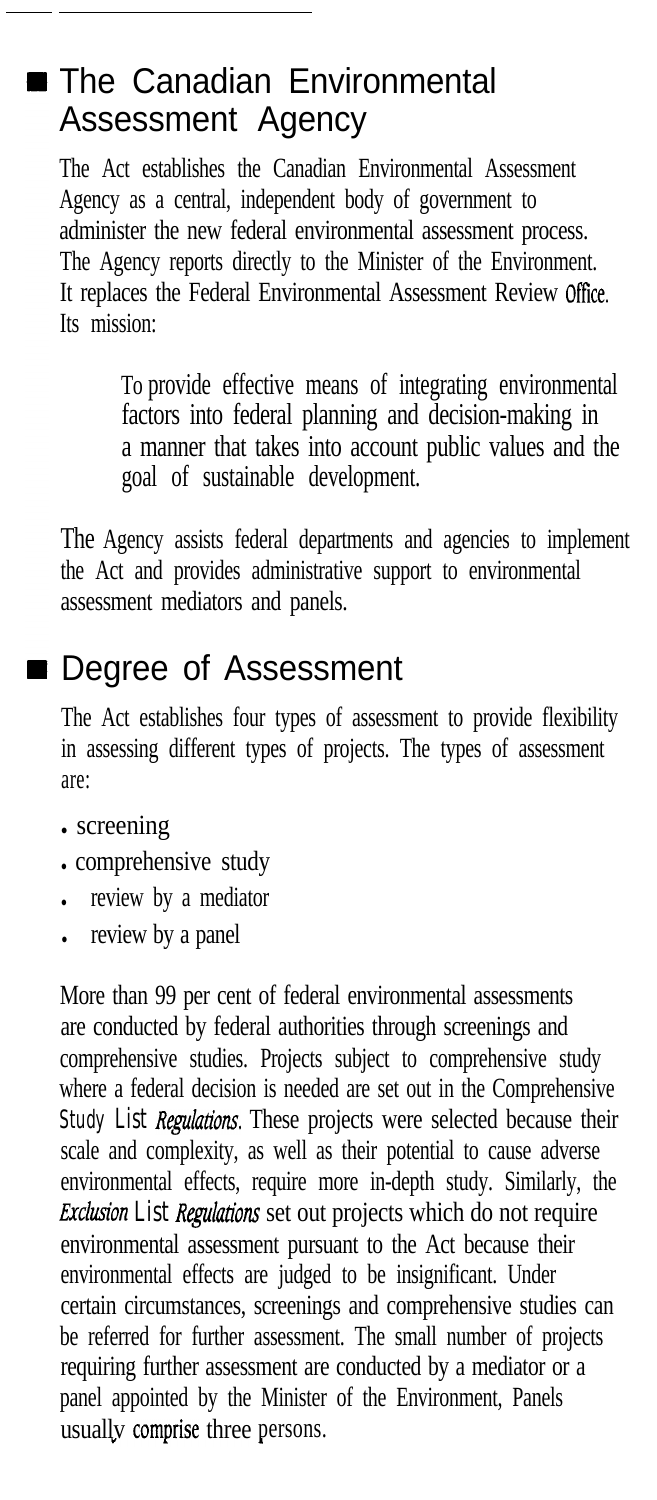## **Promoting Efficiency**

A panel review, in certain cases, may be conducted jointly with a province or other jurisdiction. The Minister of the Environment may also allow another federal process to be substituted for a panel review under the Act. Such practices promote efficiency, avoid duplication and save time. The federal government has concluded environmental assessment harmonization agreements with a number of provinces.

## **The Report to Decision makers**

Following an environmental assessment, a report is prepared. The'responsible authority makes the decision about the significance of the adverse environmental effects of a project in the case of screenings, and whether or not further assessment is required. This decision is made by the Minister of the Environment for each comprehensive study. In the case of mediations or panel reviews, the federal Cabinet determines whether federal support will be provided for a project on the basis of the findings and recommendations contained in the report.

## **Public Participation**

Public involvement promotes an open and balanced environmental assessment process; it strengthens the quality and credibility of assessments. The level of public involvement varies with each type of environmental assessment. While public participation is most visible during a panel review, the public may also take part in comprehensive studies and mediations; and in screenings, at the discretion of the responsible authority.

#### The Public Registry

The Public Registry is an important means of ensuring that environmental assessment information is accessible to the public. It also promotes public involvement in the process.

The *Canadian Environmental Assessment Act* directs responsible authorities to maintain a registry of all the records produced, collected or submitted in relation to the environmental assessment of a project; and the Agency for projects assessed by a mediator or a panel.